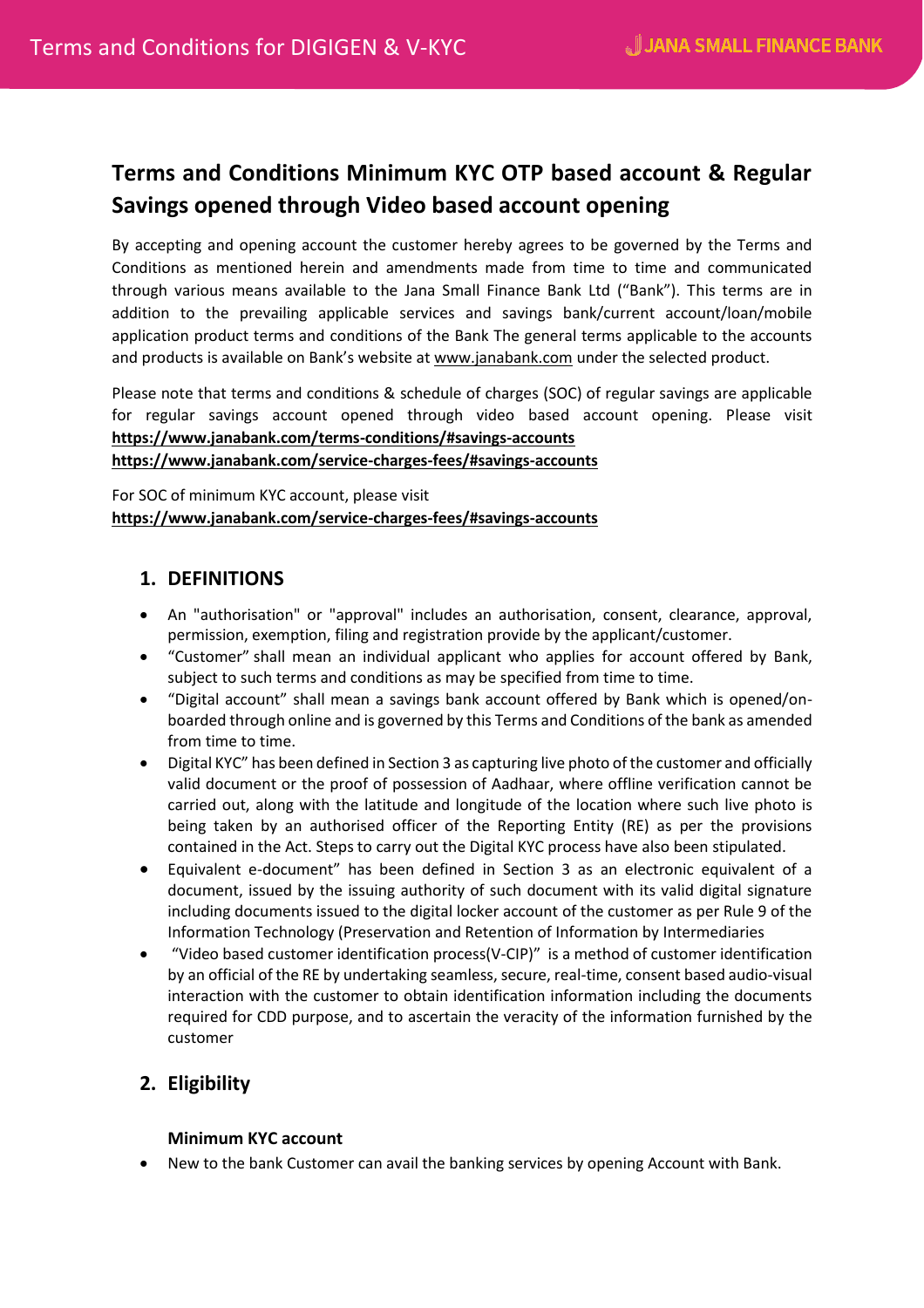- Any Resident who is citizen of India and above 18 can open account offered by the Bank.
- Customer who is neither a US person nor a resident for Tax purpose in any country other than India.
- Customer who is not having any OTP based KYC account (non face to face mode) with any other Regulated Entity.

### **Regular Savings through Video based account opening (V-KYC/V-CIP)**

- New to Bank customer can submit his/her Aadhaar / PAN number voluntarily through online V-CIP process and can avail the banking services and open Savings Bank Account.
- Any Resident who is citizen of India and above 18 can open an account offered by the Bank.
- Customer who is neither a US person nor a resident for Tax purpose in any country other than India.
- V-CIP compliance customer/applicant shall satisfy the eligibility criteria of V-CIP along with supported by the following documents. During the process, the verification of Applicant/customer's KYC documents and signature are recorded via a video call with Jana Small Finance Bank officer:
	- a) Location access
	- b) Microphone access
	- c) Camera access

# **3. Mandatory documents required**

### **Open a Minimum KYC Account**

- Customer PAN and Aadhaar card is mandatory for opening DIGIGEN account
- Customer agrees to provide his/ her Valid Aadhaar and PAN Card number voluntary for opening the DIGIGEN Account.
- Customer agrees to authorise Bank to use Aadhaar and PAN details for his/her verification for DIGIGEN account opening.

### **Open a regular savings account through video based account opening**

- Aadhaar number
- **•** Physical PAN
- Record Specimen signature in white sheet with black pen

# **4. Account Opening Process**

## **Minimum KYC account opening**

- The account will be opened with the name as mentioned in the Aadhaar Card.
- The customer here with agrees to provide the correct details and information for the purpose of account opening in the online application. Customer agrees that failure to provide requisite details and information shall result in rejection of application by the Bank.
- Bank shall not be held liable for any connectivity/data issues leading to non-completion of information being provided by the customer leading to incomplete information.
- Application once submitted cannot be withdrawn by the customer. Bank shall not be liable to pay for any costs (technical/ data plan related or otherwise) incurred by the customer in the course of sharing his/her details for application.
- In case of rejection of application, bank shall retain the customer details & documents.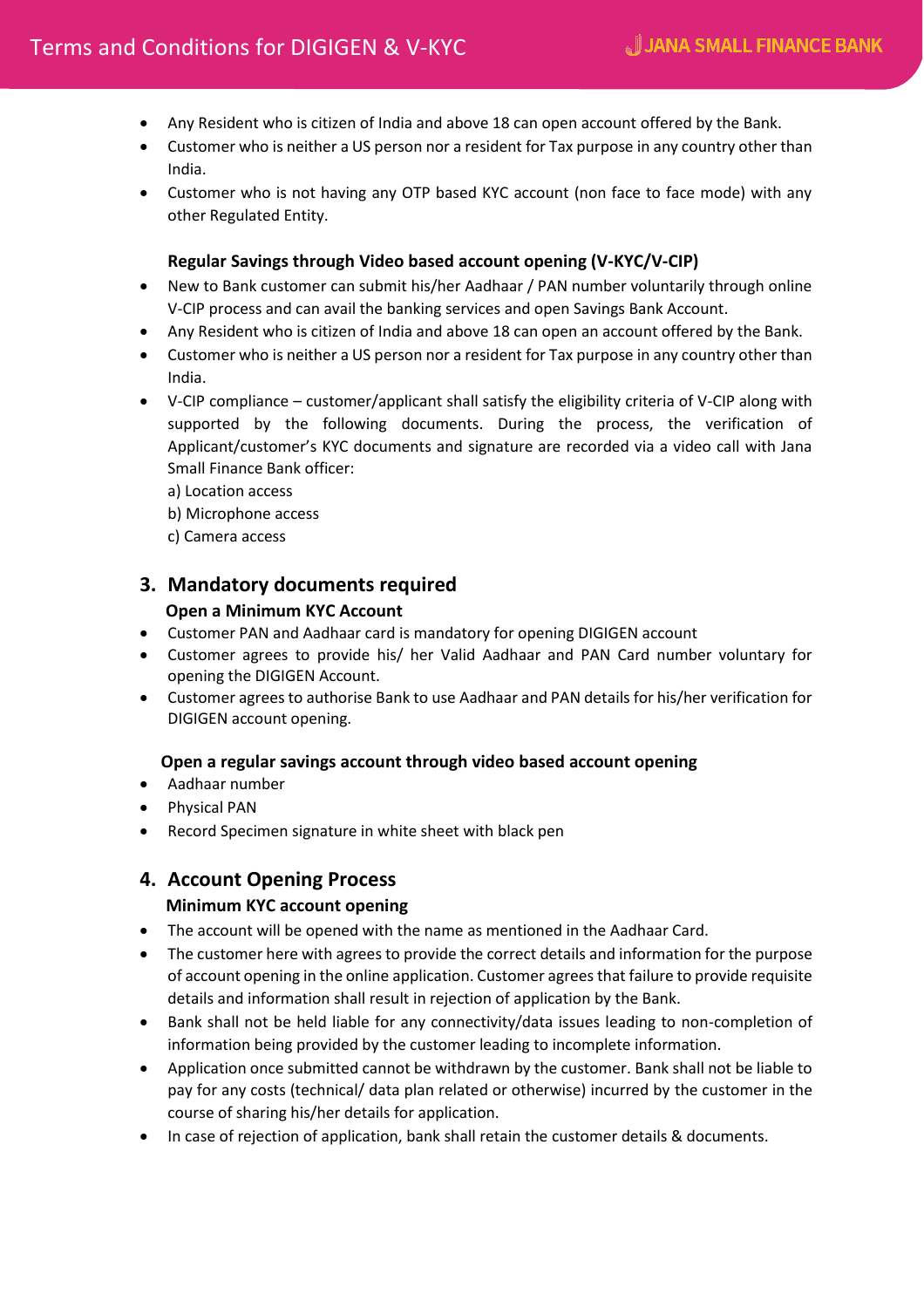#### **Video based account opening**

- Customer to visit the Jana bank's website and click on the link to start video KYC on-boarding and provide required permission/authorisation.
- The KYC officer of the bank will capture the live photo of the customer to match it with PAN card photo, capture PAN and verify PAN details, do liveliness check and ask questions in random order, ask customer to sign on a white sheet of paper to capture signature
- All accounts opened through V-CIP shall be made operational only after being subject to concurrent audit, to ensure the integrity of process.

## **5. Features**

Key features of Minimum KYC account:

- Higher interest rate [\(https://www.janabank.com/images/PDF/Savings-Account-Interest-](https://www.janabank.com/images/PDF/Savings-Account-Interest-Rate.pdf)[Rate.pdf\)](https://www.janabank.com/images/PDF/Savings-Account-Interest-Rate.pdf) on savings account balance.
- Free online funds transfer using NEFT & RTGS.
- Initial funding through Net-banking/Debit card/UPI using a payment gateway

Key features of digital account through Video based account opening

- Higher interest rate
- Average monthly balance INR 2500
- RuPay Debit card Unlimited withdrawals from any Jana Small Finance Bank ATMs across India
- For charges of regular saving account, please visit **[https://www.janabank.com/service](https://www.janabank.com/service-charges-fees/)[charges-fees/](https://www.janabank.com/service-charges-fees/)**

# **6. Limitations & Validity**

#### **Minimum KYC account**

A limited KYC account has a validity of 365 days. The limitations of the account are as follows:

- If the Customer Due Diligence (CDD) procedure and Full KYC is not completed within a year, in respect of deposit accounts, the same shall be closed immediately.
- The aggregate balance of all the deposit accounts of the customer shall not exceed rupees one lakh.
- The aggregate of all credits in a financial year, in all the deposit accounts taken together, shall not exceed rupees two lakh.

| <b>Product Name</b>    | <b>Max Tenure</b> | <b>Min Amount</b> | Max Amount**     |
|------------------------|-------------------|-------------------|------------------|
| <b>Savings Account</b> | 365 days          | <b>NA</b>         | <b>INR 90000</b> |
| Regular FD: Cumulative | 11 Months         | <b>INR 10000</b>  | <b>INR 90000</b> |
| Senior FD: Cumulative  | 11 Months         | <b>INR 10000</b>  | <b>INR 90000</b> |

#### **Allowed limits specific to DIGIGEN**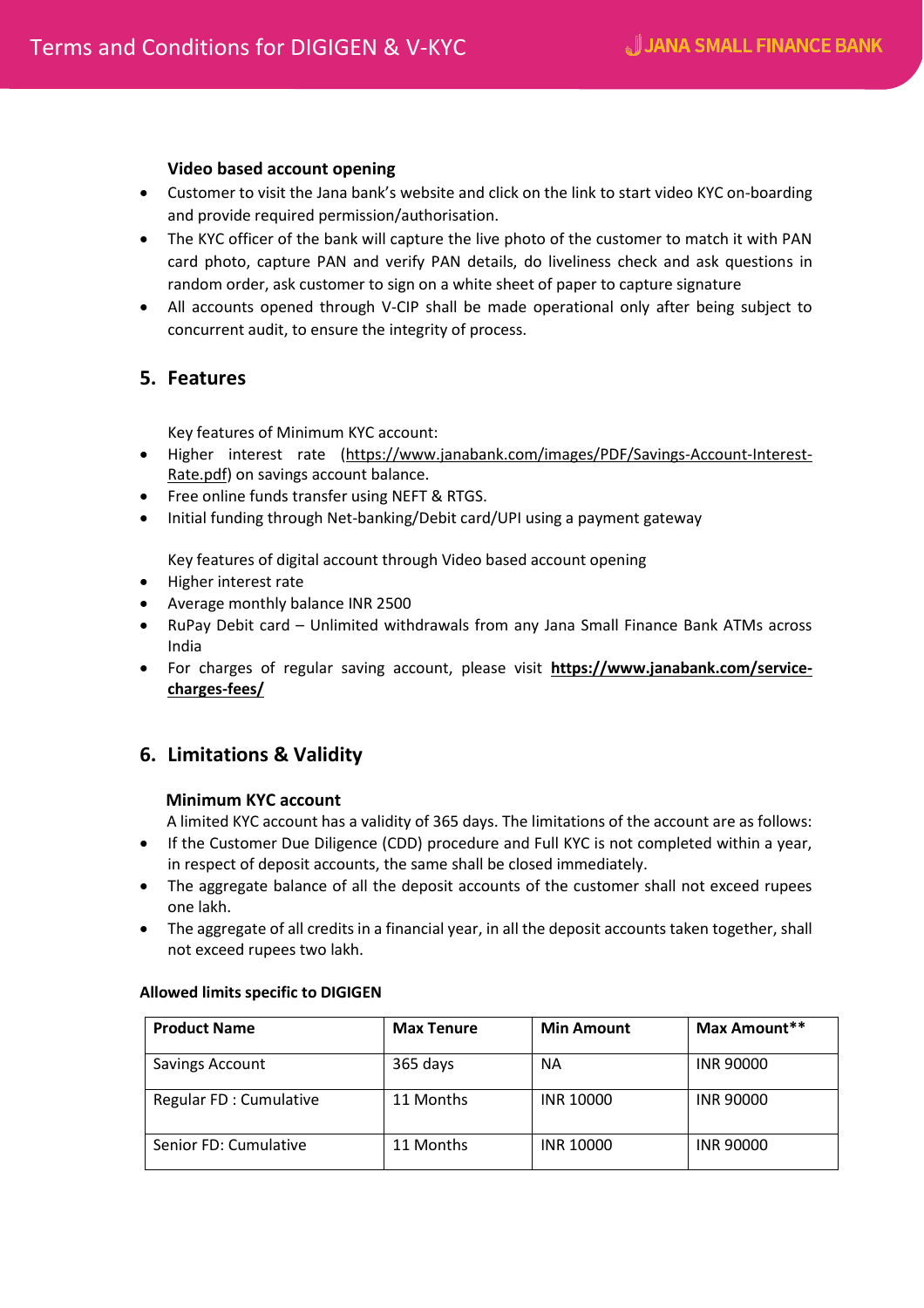\*\*To ensure regulatory compliance, the interest credit from Savings and FD, the maximum amount which can be transferred to DIGIGEN through initial funding or through Mobile banking/Retail Internet Banking is limited upto to Rs 90,000/-

#### **Regular Savings Account opened through Video based account opening**

- No restrictions on deposits and balances
- Account opening in few minutes without visiting the branch

# **7. Other Important Information regarding data shared & regulations**

- Customer authorises the bank to communicate information provided including mobile number/email id irrespective of the DND services availed by customer. Customer also authorises bank and its representatives to contact for explaining the products and services, servicing of accounts etc through SMS, Email, calls etc. The consent will override any registration for Do Not Disturb/National Do Not Call.
- Customer understands and agrees that interest on the amount funded will be credited to the account subject to activation of the account and only from the date when the funds has been credited into the account.
- Customer understands and confirms that the Bank has every right to close account, if the details provided by him/her are found to be inaccurate. In such an event the bank shall not be liable to pay any interest on the amount of deposit and the amount deposited will be returned to the customers communication address by way of a Demand Draft.
- If the customer does not receive the Demand Draft for the closed account, he/she needs to contact the designated branch or the customer care number.
- For a minimum KYC account, the Customer agrees and understands that upon physical completion of full KYC verification and customer due diligence (CDD) the above mentioned limits of Rs 1,00,000/-and cumulative transaction to extent of Rs. 2,00,000/-on the account will be removed.
- For minimum KYC account, bank reverses the right to mark debit/ credit freeze or/and close the Deposit account/s in event of any breach of the regulatory guidelines by the customer on OTP based KYC accounts and/or customer misrepresented or provided false declaration on not having Aadhaar based OTP accounts with other bank/s /regulated entity.
- For the regular monitoring & document verification activities, the Bank reserves the right to hold the accounts in Debit Freeze or close the Account even after account activation in case any discrepancy and /or financial indiscipline is found at its sole discretion.
- Customer gives consent that the account will be opened based on the nearest/designated branch of the communication address pin code. For pin codes where bank does not have a presence nearby, account will be allocated to Koramangala branch in Bangalore, Karnataka. Customer can migrate the branch at any time after converting to a full KYC account. For the benefit of the customer, all bank branches are considered as home branches
- Nomination facility is available for accounts. Customer is advised to provide nomination details while opening of an account. Where customer does not wish to provide any nomination details, the same should be noted exclusively.
- Nomination can be done in favour of only one individual. If the nominee is a minor, then the guardian details to be provided.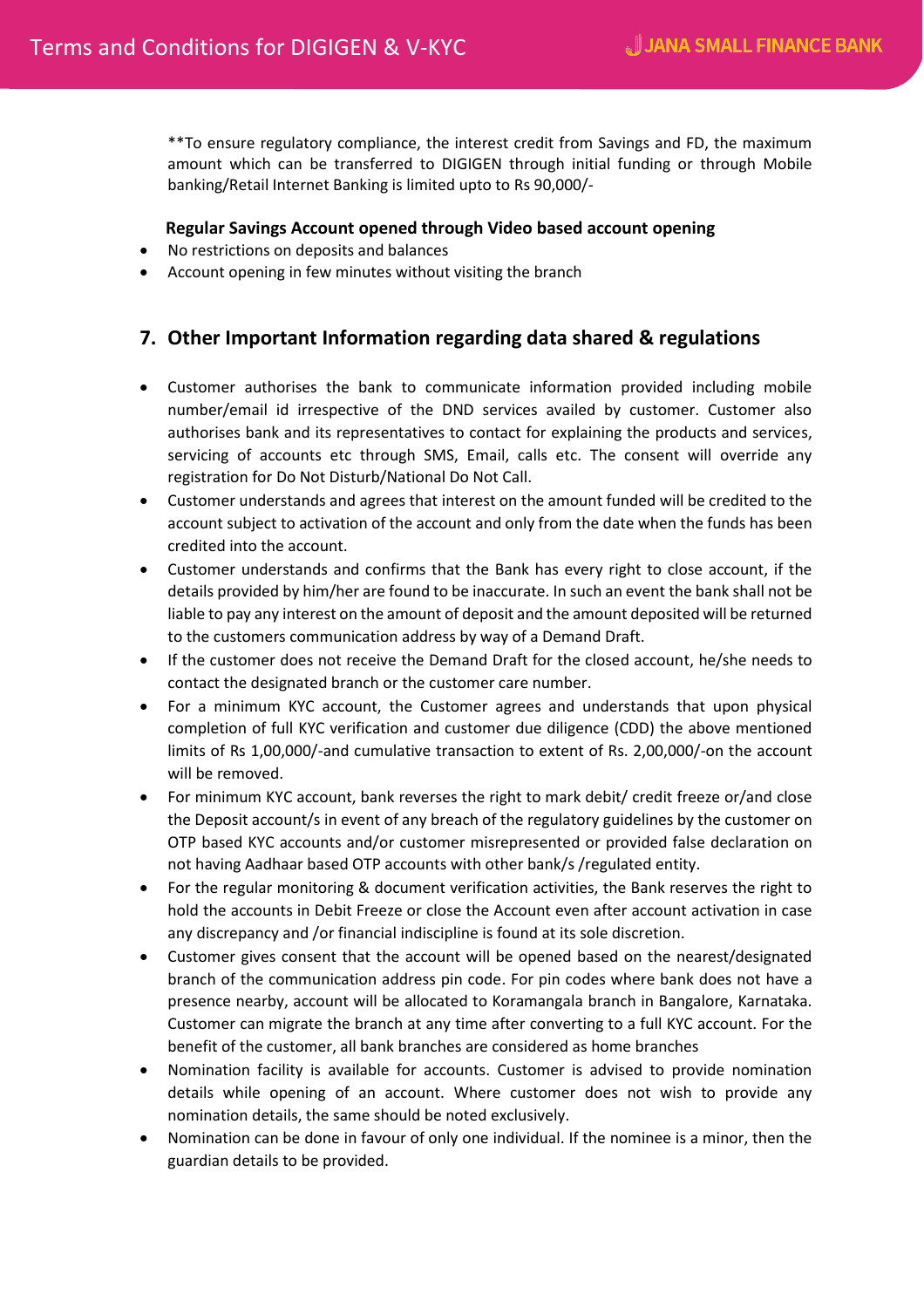- For a minimum KYC account & for a regular savings video based account opening customer is eligible to get a complementary Debit card only after funding the account with Rs 25,000/-. Customer also gives consent to receive a debit card from bank after funding Rs 25,000/-. Please note that the normal AMC charges for card will be applicable from the second year. For a funding of less than Rs 25000/-, customer can call the customer care and raise a service request for the same. Please note that customer will be charged according to the SOC\* for the same.
- The pin for the debit card to be generated by downloading the Bank Mobile banking app. The steps for the same will be mentioned in the Debit card Kit.
- On completion of full KYC, customer will be migrated to a regular savings account and fees & service charges for a regular savings account will be applicable. Link mentioned above.
- Bank reserves the right not to open/activate the Account in case the same is not in line with the banks internal policies/process.
- Bank is hereby authorised to rely upon and accept the Applicant's signature provided during the Video KYC on-boarding and the same can be considered for all banking transactions.

# **For Limited KYC accounts and video based account opening through OTP based Aadhaar authentication – Terms & Conditions**

- The customer consents that he/she has not used the OTP based AADHAAR (e-KYC) verification to open any other bank account.
- The account is not available to customers whose address when fetched from UIDAI is incomplete as per bank process.
- I/we hereby voluntarily authorize Jana Small Finance Bank Ltd to carry out e-KYC/online authentication/online authentication of my/our Aadhaar for the purpose of establishing my/our identity/address.
- Customer gives consent to the Bank to fetch his/her demographic details from UIDAI, using biometric authentication which will be used for KYC purposes. The demographic details include name, DOB, gender, address and photograph.
- The customer shall not be eligible to get a Cheque book for the OTP based e-KYC account. The customer will be entitled to get a cheque book on request only after full KYC and CDD is completed.
- For a video based account opening, customer can request a cheque book by calling the customer care once the account is opened.
- The customer agrees that he/she will only get the following services from the bank for limited KYC account:
	- o Mobile and Internet Banking Access to operate the account
	- $\circ$  Regular & Senior FD cumulative as per the age of customer as per limits of limited KYC OTP based accounts
	- o Debit card (Refer the point)
- In order to undertake high value transactions at Bank Branches; customer has to mandatorily submit full KYC as per the banks process and convert to a full KYC customer according to bank's process.
- For a minimum KYC account, bank Customers can avail Cash Deposit facility Slip as per limit prescribed for the limited KYC account as per SOC\*. Cash Withdrawal facility cannot be availed by Minimum KYC account customers.